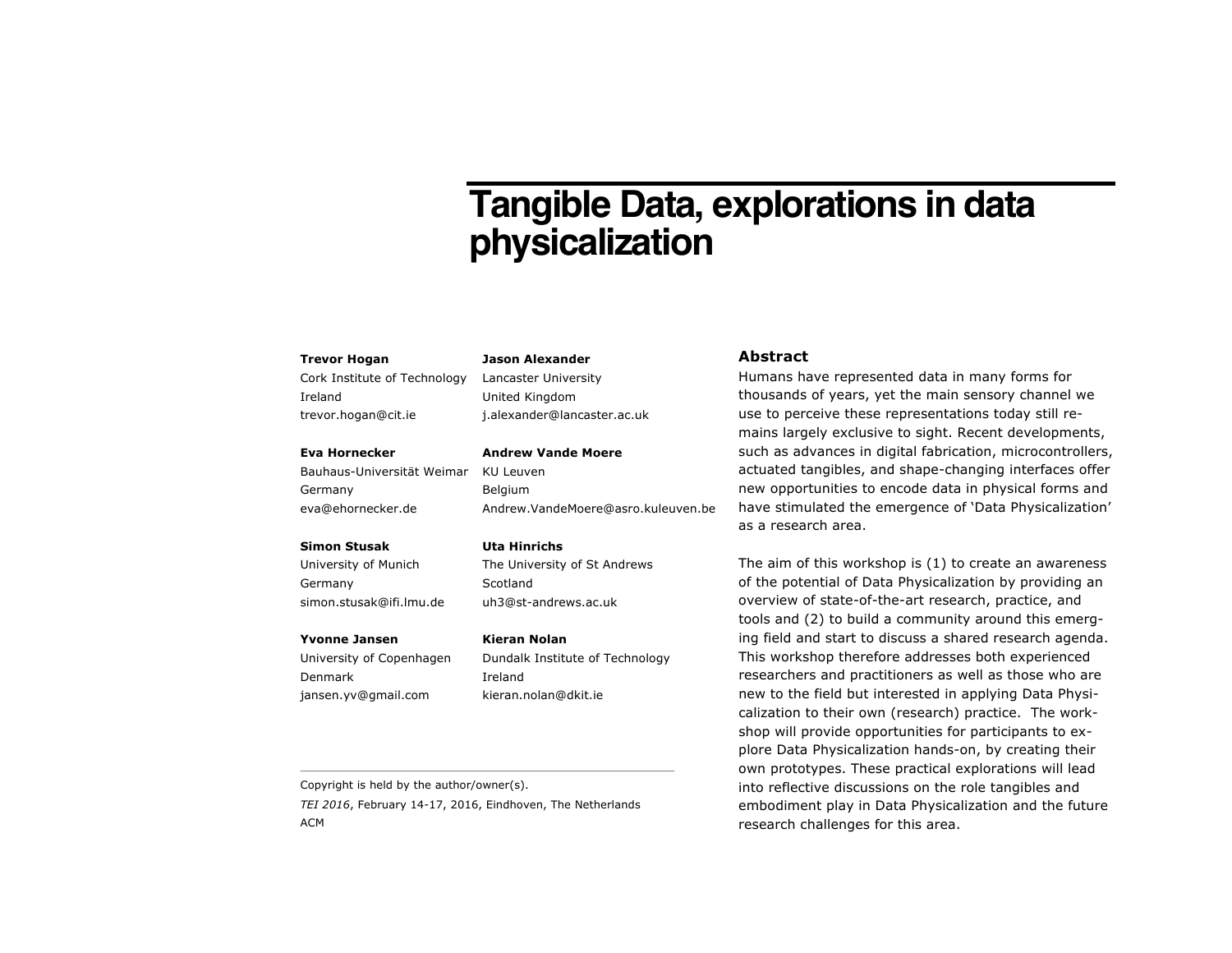





**Figure 1** A: Laser-cut bar chart showing annual unemployment rates in Europe [2]. B: Physical tokens representing activity data [10]. C: Vessels of Irelands Past [8]

# **Keywords**

Data Physicalization; Embodiment; Shape-changing Interfaces; Tangible User Interface;

# **ACM Classification Keywords**

H.5.m. Information interfaces and presentation (e.g., HCI): Miscellaneous.

# **Introduction**

Throughout the years there have been attempts to define and delineate the practice of encoding data in physical forms. In particular, Zhao and Vande Moere explored the concept of *data sculpture* as the physical "embodiment" of data in a tangible presence, shape or form [12]. More recently 'Data Physicalization' (or simply Physicalization) has been defined as a "physical artefact whose geometry or material properties encode data" [3]. Alongside these attempts to explore the theoretical foundations of physical data representation, a body of work has emerged that seeks to exploit the material, aesthetic and natural qualities of threedimensional structures when representing data. Current examples range from physical bar charts (see Fig. 1a) used to compare physical and virtual visualizations [2], to physical tokens generated from personal data to encourage physical activity (see Fig. 1b) and rearrangeable wooden disks that represent social and economic data from Ireland (see Fig. 1c).

While work in this area has mainly been conducted within the field of HCI and InfoVis, other research has taken a more artistic and cultural view of non-typical data representations. Alongside the numerous articles by new media theorist Lev Manovich, where he discusses the cultural impact of data representations (cf. [5]), Viégas and Wattenberg have reviewed the field of artistic information visualization to investigate how artists appropriate and repurpose "scientific" techniques to create data representations [11]. A large body of work consists of artistic and often provocative explorations of data that have recently received increased attention. Examples include wooden sculptures that represent the world's distribution of wealth (see Fig 2a) and intricate woven objects that represent weather data (see Fig. 2b). Research on data physicalization is distributed across a number of domains. Today we continue to see related work in fields such as Tangible Computing (e.g. [7]), Data Art (e.g. [4]) and Design (e.g. [9]). The primary goal of this workshop is to build a community around this emerging field by bringing together a group of researchers spanning across multiple disciplines to explore the practice data physicalization, and discuss the key future research challenges for the field.

# **Workshop Proposal**

The aim of this workshop is to cover a range of theoretical topics while also allowing the participants to design their own physicalization during a hands-on session. Although we expect that some participants will have some previous experience with physical data representation, the workshop is open to all as there will be tools and equipment available to suit a wide range of experience and ability. The workshop will be divided into three parts each focusing on a different aspect of physical data representation. Part 1 and 2 will be held over the course of day one while part three will take place over a half-day session on Tuesday.

*Phase 1: Introductory talks + Get-to-know others* We will commence the workshop with a brief overview of data physicalization. We will discuss the history and origins of the research area. This will be followed by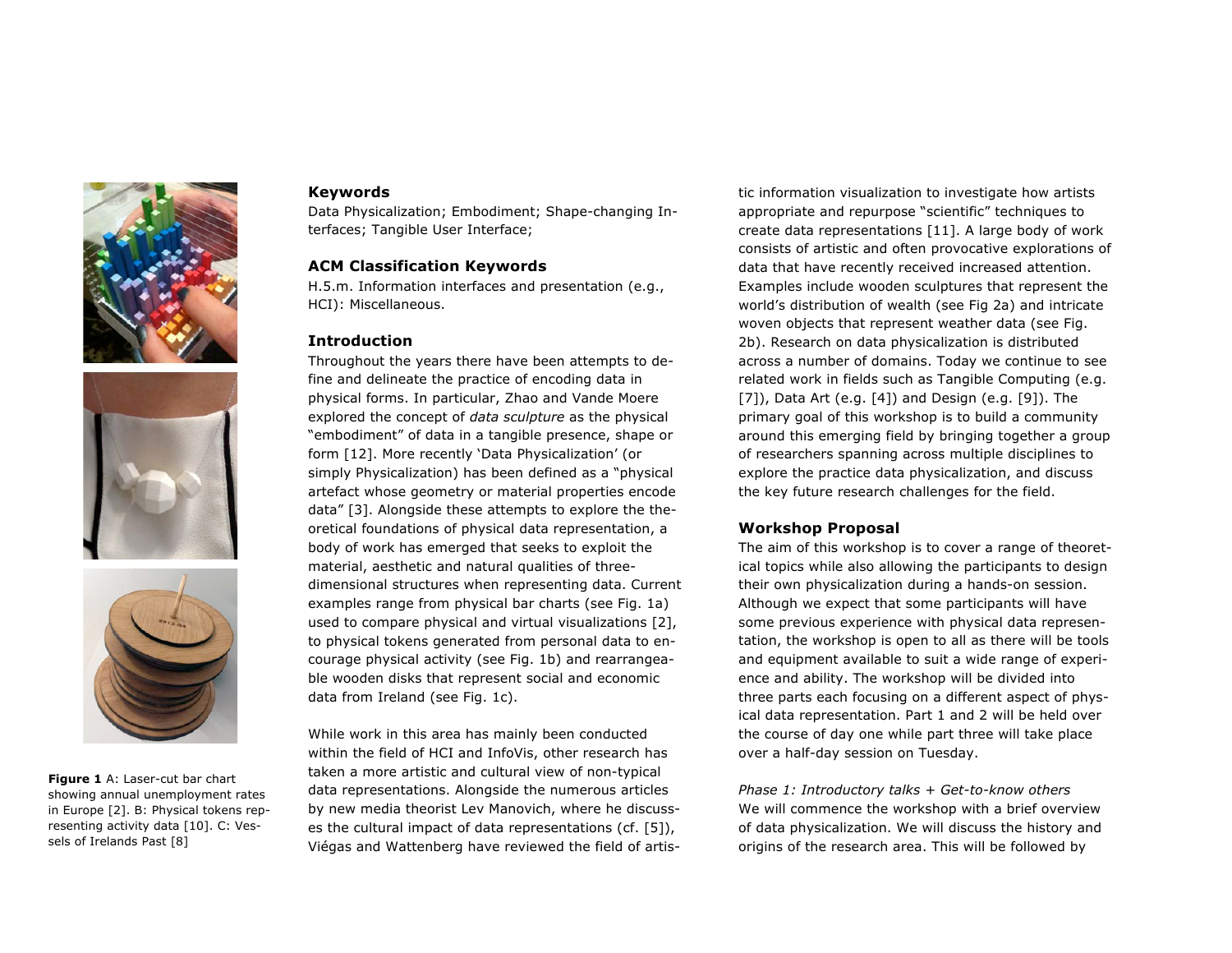

**Figure 2** A: Fundament (close-up) by Andreas Nicolas Fischer [1]. B: Changing Weather (close-up) by Nathalie Miebach [6].

short presentations that highlight topics such as: stateof-the-art in physicalization, multisensory data representations, shape-changing data representations, data physicalization in education, evaluation of physical data representations and a summary of previous workshops held. Following this, in the format of madness presentations, each participant will introduce themselves and their interest in the topic. We will conclude by introducing the activities planned for the following session, thus allowing participants an opportunity to think about possible designs over the break.

## *Phase 2: Ideation, Design & Prototyping*

In this session we will introduce a range of equipment, tools and materials that will be available to participants for creating their own physicalizations. These include micro-controllers and actuators, 3D printer, Lego™, paper and card etc. We also encourage the participants to bring their own materials with them if they wish. The group will be divided into teams of 4; each team will be given a selection of datasets and use-case scenarios to choose from. We will also provide a facility on our website to submit datasets prior to the workshop. We will hold an open design session to discuss possible design strategies and the possibilities and limitations of the technology. At the end of this session each group will have created a unique physicalization that will be exhibited in the conference venue for those who didn't attend the workshop to view and interact with.

## *Phase 3: Reflection and Discussion*

The final part of the workshop will involve a round-table discussion on the role of tangibles and embodiment in the future design of data physicalizations. By drawing from the participants' practical explorations (in phase 2), and possibly also from feedback collected from the

exhibition of their creations, each group will present their physicalization and discuss their design process to capture what problems they encountered, which tools (software/technology) were missing, and what limitations they encountered. Practicing researchers in the area will then contribute to a discussion on the key research challenges in this area and open research topics such as design issues, technical issues, underexplored areas, open questions, as well as evaluation criteria and methodologies.

# **Workshop Topics**

In the process of exploring the role of tangibles and embodiment in the physical representation of data, participants will be introduced to a number of different topics, including:

Data physicalization: A brief introduction to the research area, its origins, key attributes and state-of-theart in research and practice.

Prototyping: Introduction to tools and techniques that can be used to quickly prototype data physicalizations. Design session: An overview of various design strategies for the creation physicalizations. A hands-on session where participants can use the prototyping tools to create their own data physicalizations.

Resources: A review of resources available to support participants in the future, such as software tools, books, and websites etc.

Reflection sessions: A half-day session that focuses on current and future research goals and challenges within Data Physicalization.

# **Learning Goals and Discussion Objectives**

This workshop aims at (1) introducing new researchers and designers to the emerging area of physicalization and (2) discussing future research challenges in this